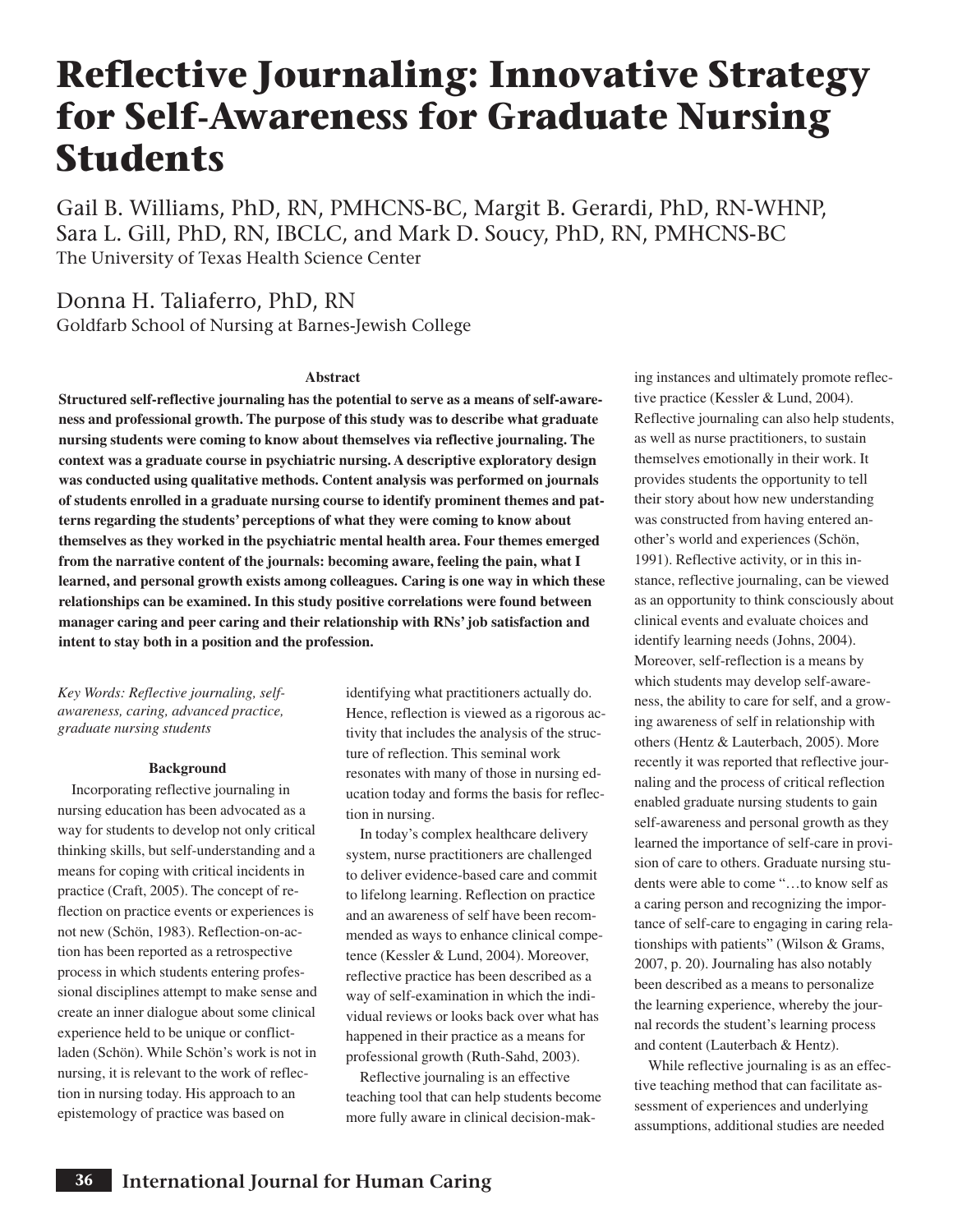since much of the available literature remains theoretical (Ruth-Sahd, 2003). According to Ruth-Sahd, reflection can be ambiguous and reflective practice has not been adequately researched. Since the majority of studies regarding reflection have been qualitative, it is suggested (Ruth-Sahd) that the use of quantitative studies might assist in testing the conclusions of existing qualitative research; thereby helping to illuminate the outcomes of the reflective process. The purpose of this descriptive study was to describe what graduate nursing students were coming to know about themselves by means of reflective journaling within the context of a graduate course in psychiatric mental health nursing.

# **Method**

A descriptive qualitative design was chosen to describe students' perceptions of reflective journaling as it related to preparing for the advanced practice nursing role. Approval for the study was granted by the university Institutional Review Board. At the beginning of the semester graduate nursing students enrolled in a web-enhanced course for mental health concepts were approached for their willingness to participate in the study. The study was presented to all students enrolled in the course and they were provided the opportunity to ask questions about the study. Students were informed that their decision not to participate would not affect their academic evaluation or grades in the course.

All students were instructed to maintain a reflective journal throughout the entire 15 week semester. Reflective journaling is a course requirement but students are required to submit only two journals during the semester at specified times. Students were encouraged to create an ongoing dialogue about the progress of their learning in preparation for the advanced practice role in their chosen specialty area and specifically what they were coming to know about themselves as they worked in the psychiatric mental health setting. A specific format is used for the reflective journaling process. Students are provided templates for the reflective journals with specific questions as guides. In the first reflective journal students are instructed to create an ongoing dialogue about the process of their leaning and personal goals for the course in preparation for the advanced practice role in their specialty. They are further instructed to reflect on what they are coming to know about themselves in relation to the clinical area. Finally, they are encouraged to reflect upon the development of their relationship with their preceptors and other professionals in the clinical setting. For many students, this was their first introduction to reflective journaling. Class time was devoted to the topic of reflective journaling and students were engaged in a discussion about the process. Articles regarding reflective journaling, the process, development of critical thinking skills, reflective writing, and the documentation of professional nursing practice were provided to the students. With regard to the study, only the journals of those students who indicated their willingness to participate were included for data analysis. Only data from reflective journal #1 (What am I coming to know about myself as I work in this clinical practice?) were included for data analysis in the present study.

Qualitative content analysis, the analysis of the content of narrative data to identify prominent themes and patterns among the themes (Polit & Beck, 2007), was used to analyze the reflective journals. Reflective journals of those students who consented to participate were reviewed for accuracy and completeness. In order to be considered accurate and complete, student journals had to address the guided questions and responses needed to indicate emotional content rather than recording of only factual content. One question was coded, "What am I coming to know about myself as I work in this clinical practice?" Four faculty read each journal

entry and individually coded the data. The faculty then met to review the initial codes and to group codes into categories and then into themes. The Statistical Package for the Social Sciences was used to describe this sample of graduate nursing students.

#### **Sample**

There were 31 students enrolled in the class and 28 students consented to have their reflective journals analyzed as part of the study. Only 16 students completed the short demographic data form. Based upon these data ( $N = 16$ ), the participating students were on average 35 years of age (range of 25 to 51). All the respondents were female and over half were Mexican-American. The majority of students (37.5%) were enrolled in the Acute Care Nurse Practitioner Major. The remainder of students were enrolled in Family Nurse Practitioner (25.0%), Pediatric Nurse Practitioner (25.0%), or Geriatric Nurse Practitioner (12.0%) Majors.

Over 90% of the students worked while attending the nurse practitioner program and 88% did so with a part-time school enrollment status. Most students in this sample self-reported attending religious services on a weekly or more frequent basis (75%) and being Catholic (81%). The majority of students also indicated they were in committed relationships (81%).

#### **Data Rigor**

In qualitative methods, trustworthiness is used in lieu of reliability and validity. Trustworthiness as defined by Lincoln and Guba (1985) means that both the findings and interpretations of the findings are credible to the individuals who experience the original and multiple realities. Four criteria have been recommended to establish trustworthiness: credibility, transferability, dependability, and confirmability (Lincoln & Guba).

Credibility refers to the confidence in the truth of the data. Peer debriefing is another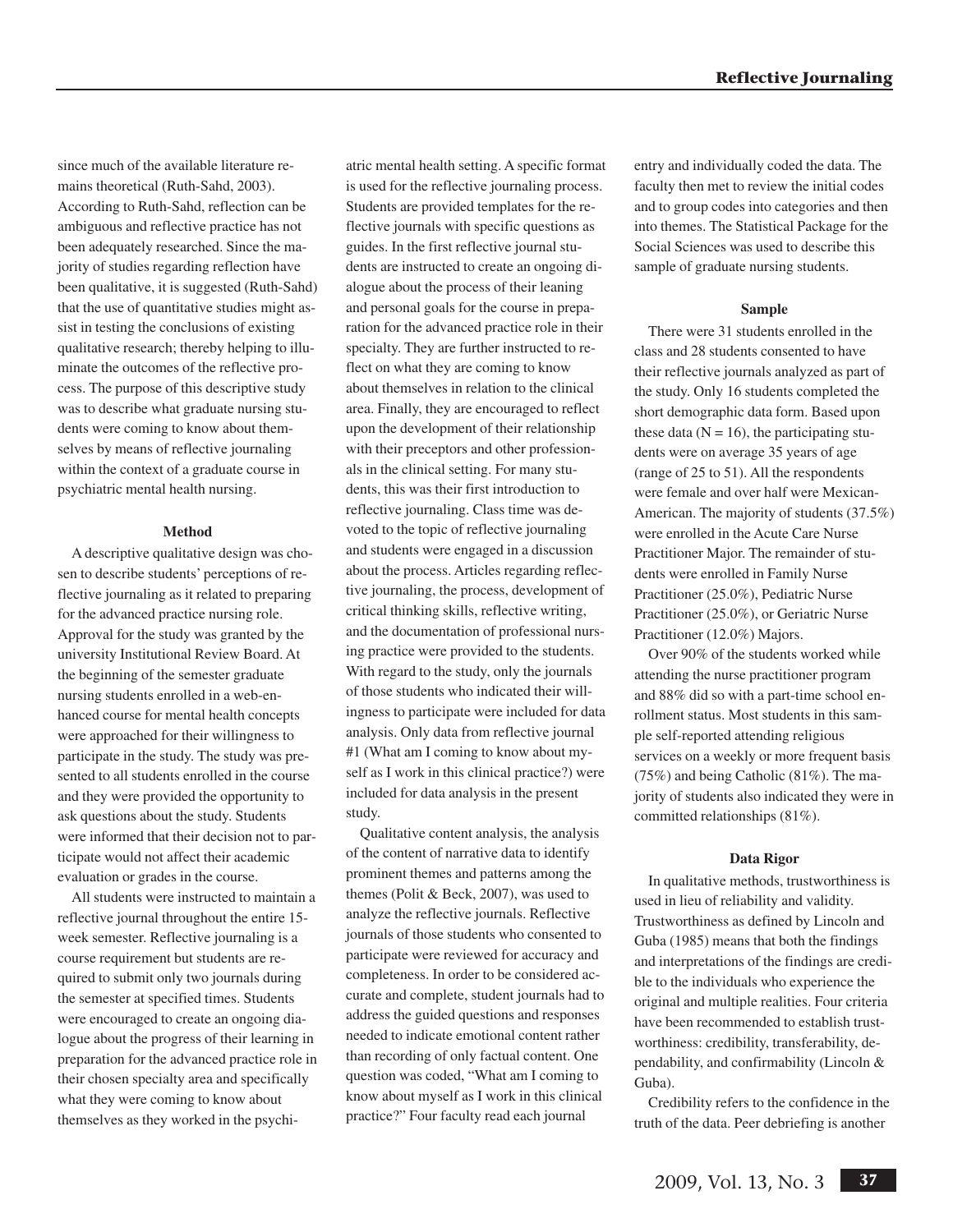way to establish credibility and refers to the exposure of the investigator's thoughts, experiences, and interpretations of information to a peer who is an expert in the topic area and the requisite methods (Lincoln & Guba, 1985). In the present study, peer debriefing was conducted with the investigative team and an outside faculty member who is expert in qualitative methods. Member check was not used in this study. The investigators gave careful consideration to the use of "member check" as confirmation that the data analysis captured what the informants said and meant as a further effort to establish credibility (Janesick, 1994). Sandelowski (1993), however, cautioned investigators that the use of member check may actually pose a threat to validity because the story and meaning of the informant is contextual and changes over time. Since the aim of this study focused on the experiences of students within a specific contextual and temporal set of events, member check was not used.

Transferability refers to the degree to which data can be transferred and used

within other groups or settings (Lincoln & Guba, 1985). According to transferability, life experiences cannot be fully appreciated, understood, or interpreted out of context. Transferability can be achieved through the use of thick description. In this study, thick description was achieved through the inclusions of the students' perceptions in their reflective journals in terms their perceptions, words, and symbolic meanings.

Dependability refers to the stability of data over time and is the provision of records, which account for changes in the construct under study as well as changes within the study's design (Lincoln & Guba, 1985). Dependability was accomplished by means of an audit trail. The investigators and outside faculty member individually reviewed all reflective journals and maintained individual written (field) notes. These written notes and the content of the reflective journals served as the basis for developing categories related to themes and relationships.

Confirmability refers to the examination of data, the data findings and interpreta-

tions, and the recommendations that are developed. Confirmability is established on the audit trail and indicates that the findings are grounded in the data (Lincoln & Guba, 1985). In the present study confirmability was accomplished through review of the raw data to determine the logic of interpretations and inferences based on interpretations.

#### **Results**

Four themes emerged from the narrative content of the journals: becoming aware, feeling the pain, what I learned, and personal growth.

#### *Becoming Aware*

This theme (Figure 1) describes the students emerging awareness about mental illness in general and about individuals affected by mental illness. This theme consisted of three categories. The first category was that of preconceived notions. Students wrote about developing an awareness of preconceived notions about mental illness



*Figure 1*. "Becoming Aware" consists of three categories including students' preconceived notions, a range of perceived competencies, and self-identified personal limitations.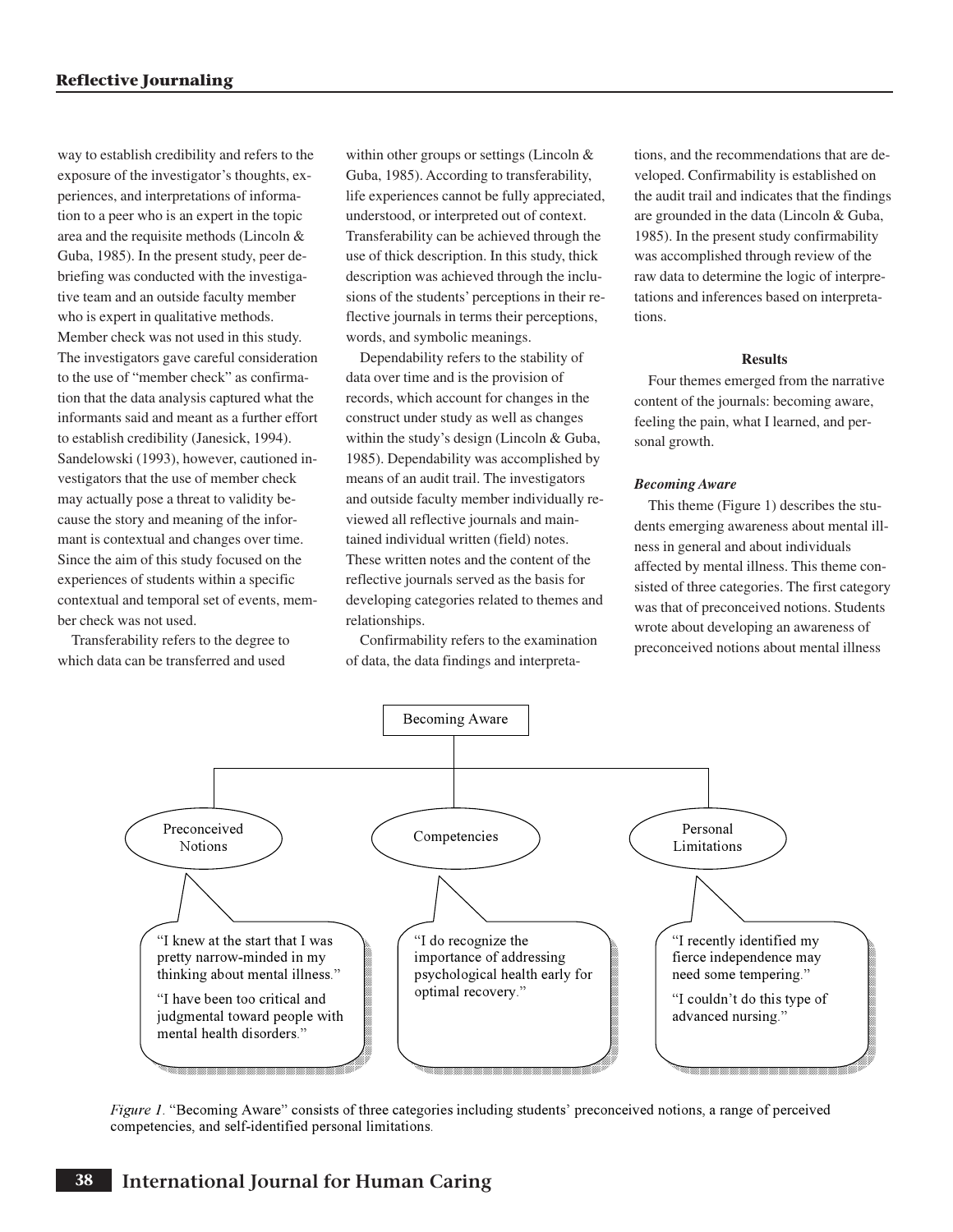and persons with mental illness. As students began to progress through the course, they identified ideas they had held about the nature of mental illness and characteristics of individuals with mental illness. For example, one student said, "I knew at the start that I was pretty narrow-minded in my thinking about mental illness." Another student identified prior thoughts and behaviors by saying, "I have been too critical and judgmental toward people with mental health disorders."

The second category was competencies. Students shared feelings that ranged from incompetence prior to the start of the course to developing competence. This was exemplified by one student's comment that they had become more aware of the need for psychological intervention for patients experiencing physical trauma. The student commented that now, "I do recognize the importance of addressing psychological health early for optimal recovery."

The third category was personal limitations in which students described identifying areas they needed to develop, "I recently identified my fierce independence may need some tempering." There was a description of moving from discomfort to comfort in this category ranging from "I couldn't do this type of advanced nursing" to "[When] I first began this semester I honestly felt very uneasy and somewhat uncomfortable around psychiatric patients…I now feel comfortable in this setting."

### *Feeling the Pain*

This theme (Figure 2) describes the students' overall perception that this specific mental health clinical rotation was emotionally difficult. Two categories emerged within this theme, pain in the present and pain for the future. The students shared that they often felt discouraged by the patient situations, felt that a number of patients were unappreciative of the efforts of the health care team, and felt uneasy and uncomfortable around the patients. Several students remarked that because of their personal discomfort, they distanced themselves from the patients and had a difficult time motivating themselves to interact with them. Other students described emotional pain related to patient experiences and

stated that they allowed patient stories to affect them. When addressing pain in the present, a student stated, "I often find myself feeling sorry for the patients. I feel bad that they cannot work or cannot lead productive lives because they have a mental illness."

Some students believed that there never was an end to mental illness. Students expressed a wish to give hope to patients and their families but, at times, felt that hope for them was impossible. Many students saw no hope for persons suffering with mental illness, particularly children hospitalized with mental disorders. A student reflected, "Children and especially their families suffer for a lifetime...this makes me feel very sad for them." Another student when dialoging about future pain stated, "I see no hope for them and I wish there was some way of giving them hope."

## *What I Learned*

This theme (Figure 3) describes the students' personal perceptions of what they learned during this course of study. This theme consisted of three categories: worldview of persons with mental illness (all),



*Figure 2*. "Feeling the Pain" consists of two subcategories representing the emotional difficulty students described including pain experienced in the present and pain students anticipated for the future.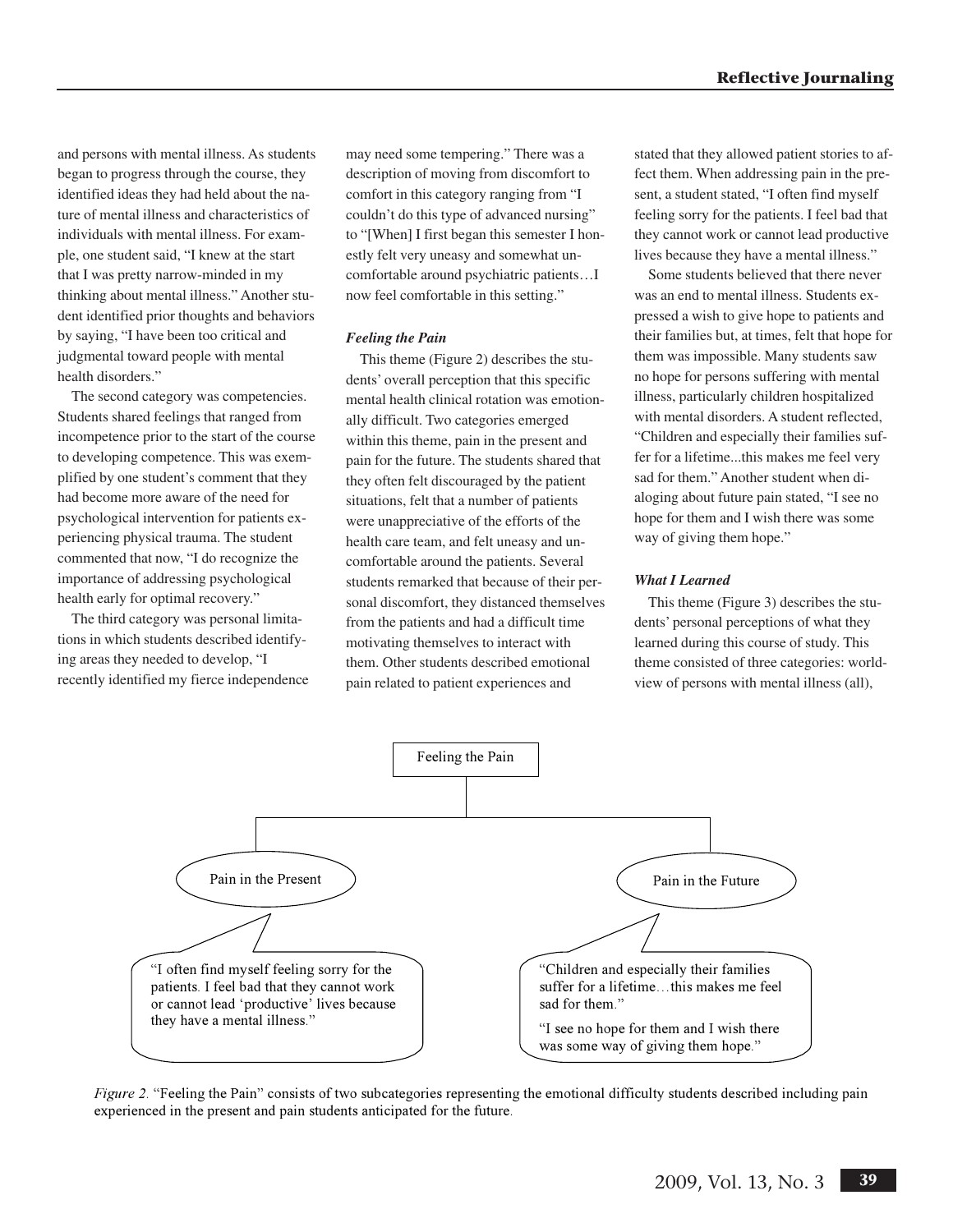

*Figure 3.* "What I Learned" is comprised of three categories: worldview of persons with mental illness (all), the student's personal view (me), and patient view (them).

personal view (me), and patient view (them). With regard to the first category, students described a view of all individuals with mental illness. Although undergraduate clinical experiences had introduced these advanced practice nursing students to a basic understanding of mental illness, this experience was eye-opening to many. One student commented that during the discovery they began to "realize that there are more mentally ill people out there than I previously thought" and that it could happen to "anyone at anytime." Students also came to understand the linkage of the physical and psychological realms of human experience in disease and wellness. They also noted that recovery or improvement in status from mental illness can be a lengthy process and affects both the family and society as a whole. Students also noted that both society and institutions have "not put much emphasis on mental illnesses" and resource allocation to this realm of healthcare delivery.

It was also very difficult for several students to see children experiencing mental illness. Some students had not had prior exposure to those experiencing mental illness and psychic turmoil at an early age. Another student commented that they were surprised to meet "children who can only think about death, children who mutilate themselves, and some that want to harm others." Students stated that they were disturbed that often families of these children could not be reached or when families were present physically, they were not supportive of the child in distress.

With regard to the second category, personal view (me), students came to examine and process some of their own behaviors and belief systems regarding the care of those experiencing mental illness. They wrote that they were often surprised by their self-discoveries and their enjoyment of a clinical experience they had initially had apprehension about. Many students described the clinical experience as an "eyeopener." They wrote openly about transitions and the broadening perspective they experienced. Some students felt they were too critical or judgmental with mentally ill patients. One student commented that their clinical rotation "changed nega-

tive views about mental illness." Another student wrote about gaining new selfawareness in that they "used to think so much of it (mental illness) was personal choice and laziness." Students found they needed to continue to work on their own objectivity, boundary setting, and tolerance of those experiencing mental illness.

With regard to the third category, patient view (them), students looked to both the individual and the environment to provide interventions in the care of mental illness. Some students noted that simply providing a non-judgmental environment and proper clinical management was important. Others shared that the patients themselves needed just limited assistance or had all the tools they actually needed to foster improvement of their mental health. Many students were surprised by the positive attributes they saw within patients themselves. Students noted that there was an innate capacity for the human condition to overcome adversity. One student noted that, "I have been truly amazed at the strength of the human psyche." Another student who was assisting in the care of wounded soldiers wrote "am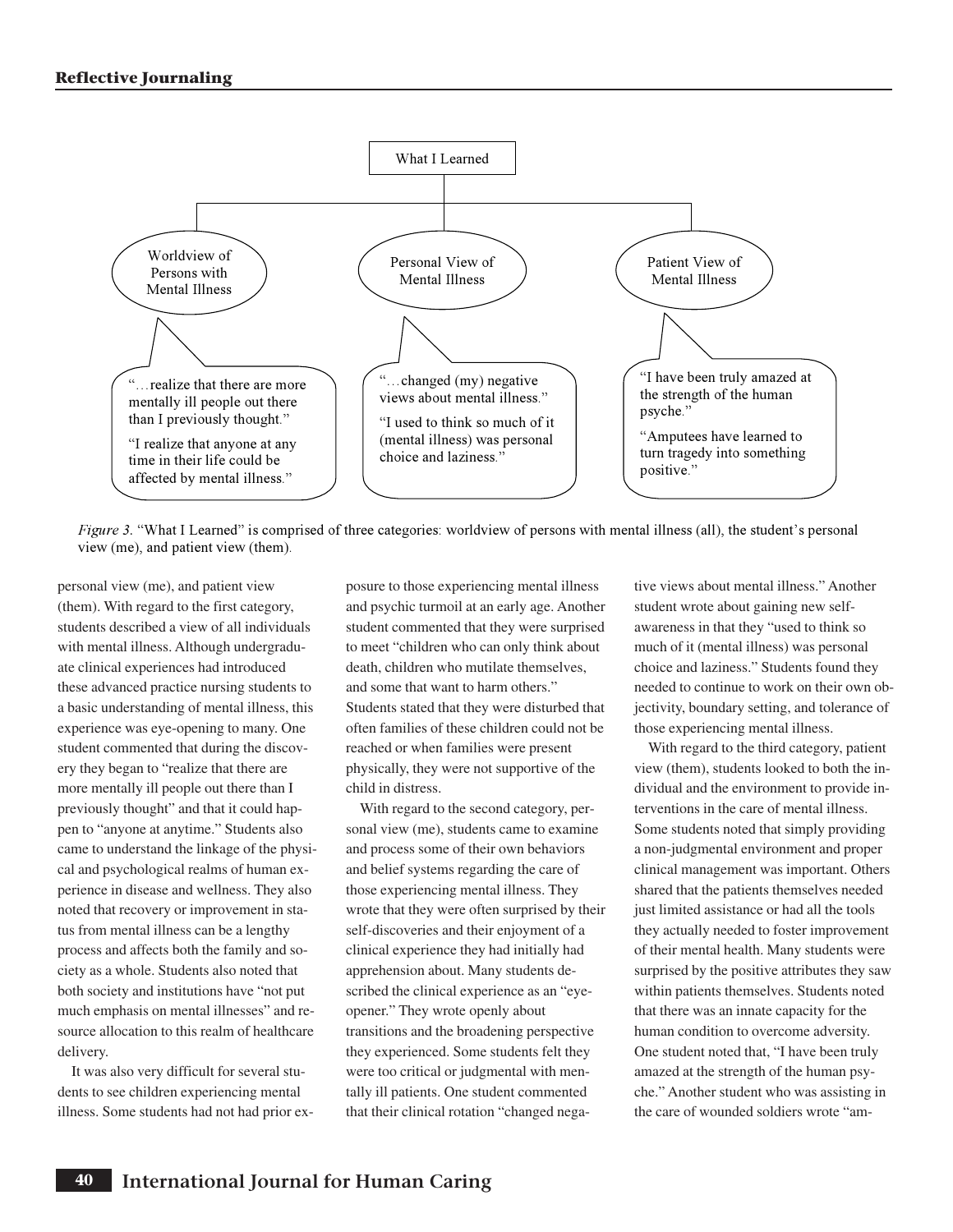putees have learned to turn tragedy into something positive."

## *Personal Growth*

This theme (Figure 4) was comprised of what made the student feel competent or capable. It also includes a category of what they feel they have to be thankful for. Students wrote about how they had become more patient and more confident with their abilities in the mental health setting. They described how they can listen better (with compassion) and how they have learned how to approach people with mental illness. They also shared how they are now more tolerant of situations. Students also described how this specific clinical experience has reinforced all that they have to be thankful for and that they felt fortunate. Students also reflected on their own issues, such as self-esteem. They wrote that their self-esteem was not good at the start of the course but now, by means of this course, they are working on it. Finally, students reflected on their positive learning and how they developed new interests and that they are eager to learn more. They shared that

they enjoyed interactions with their patients. They also shared that while they were uncomfortable in the beginning of the clinical rotation, now they were more comfortable. As one student commented about the end result of this clinical experience, "I was always nervous around people with mental health issues;" now, "I feel more confident in my ability to work with people with mental health problems."

#### **Discussion**

The primary purpose of this study was to describe what graduate nursing students were coming to know about themselves via reflective journaling. The context was a graduate course in psychiatric mental health nursing that prepares them for the advanced practice role.

The emergent themes demonstrate how the students engaged in the process of reflective journaling. Graduate students discussed how they were becoming aware of their own feelings and biases in relationship to patients with mental illness. The students also shared their feelings of personal pain in relationship to being fully present; facing

their discomfort and preconceived notions when working with individuals in the psychiatric setting. Through the process of structured reflective journaling, the students were also able to share what they learned in the course and, more importantly, what they learned about themselves in relationship to caring for persons with mental illness. Personal growth occurred over time with students obtaining a clearer meaning of their role as practitioners in a psychiatric setting as the semester progressed.

According to Johns (2006) the process of becoming a reflective practitioner requires time, commitment, and discipline. In the experience of Johns, where reflection is a core learning process for graduate nursing students, it takes approximately 12 to 18 months before the process becomes internalized. In this particular study, many of the students were introduced to the concept of reflective journaling. It was beyond the scope of this study to determine whether students were able to begin to internalize the process. What is known from the study is that all students actively engaged in the process. Anecdotal feedback from students



*Figure 4*. The theme "Personal Growth" consists of students' "Feeling Competent and Capable" working with persons with mental illness and "What I have to be Thankful for" in which students reflected on their personal lives, expressing feelings of thankfulness and feeling fortunate.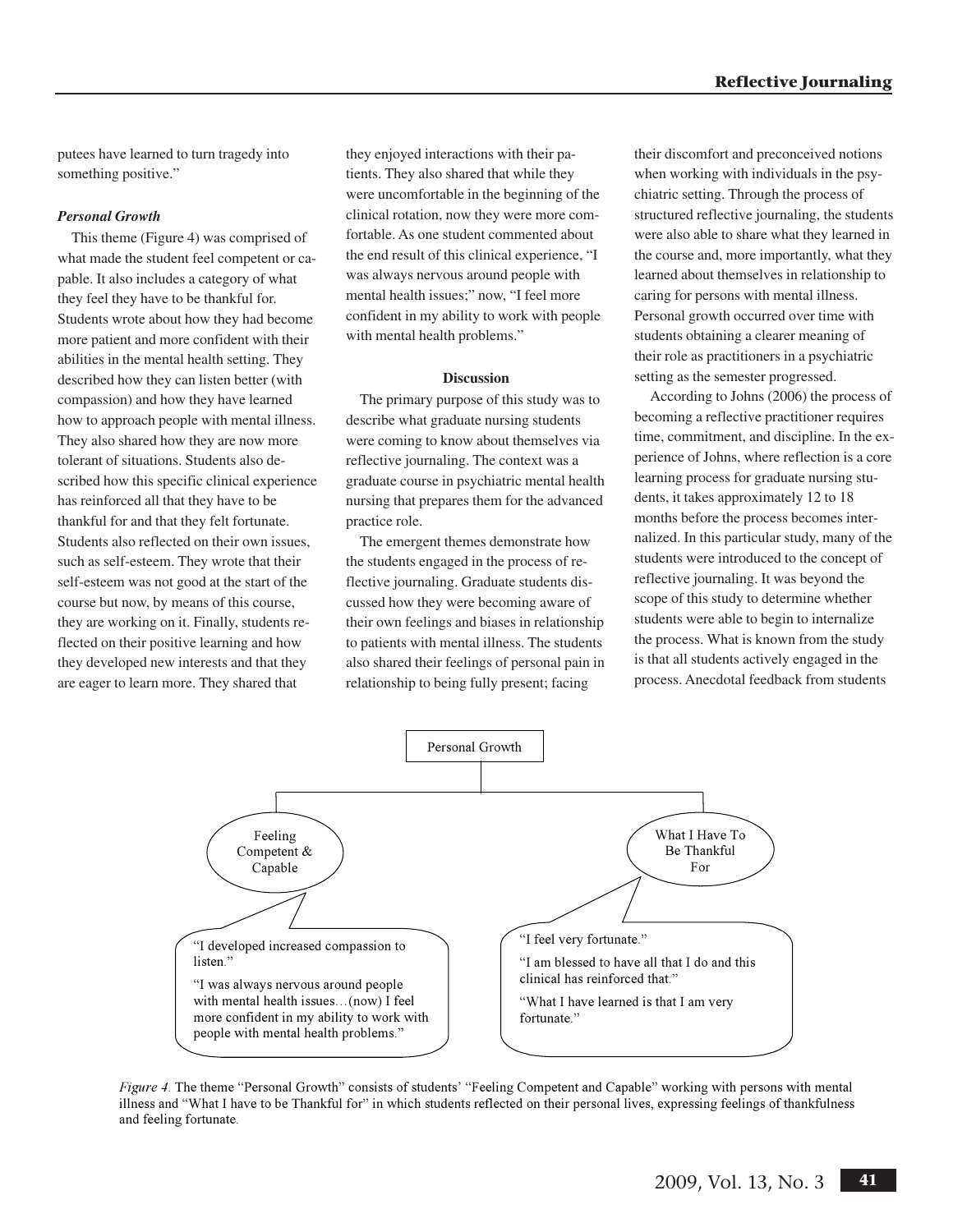in clinical supervision was positive regarding the process of reflective journaling. In fact, a few students began to maintain daily journals. Students were supported in the reflective journaling process throughout the semester. Faculty reviewed the contents of all reflective journals and provided individual feedback to students regarding the emotional issues voiced. In this way, students were supported and guided in their reflective endeavors. Students were also supported by the faculty in dealing with the emotions detailed in the reflective journals. When particular themes were noted in student journals, faculty sought permission from the students to raise these issues for further discussion in the clinical supervision groups, which are a part of the course. Cooke and Matarasso (2005) reported students need regular and guided opportunities to learn reflective skills. In a nursing program in which problem-based learning is fully integrated, students were encouraged to develop their reflective skills for use as mental health practitioners. Through the use of actual clinical case materials, students were able to reflect on the therapeutic relationships with patients as well as their own learning outcomes (Cooke & Matarasso). In the present study, the practice of reflective journaling in students' first graduate clinical course offers an awareness of a process that facilitates their ability to frame and construct understanding from conflicted and ethically challenging future clinical practice experiences in their later coursework and professional endeavors.

Moreover, reflective mental health nursing practice can be challenging for students in that it raises issues for students as they confront feelings of frustration and guilt when facing clinical reality (Cooke & Matarasso, 2005). Encouraging students to engage in the process of reflection requires them to share their inner thoughts and feelings. Similarly, in the present study, students expressed their personal feelings of discouragement and discomfort working with patients in the psychiatric setting. As

Epp (2008) pointed out, it is important for the nurse educator to foster trust with students to enable them to explore and share their thoughts and feelings in this deeper, more meaningful way. In the present study, graduate nursing students were introduced to the concept of reflective journaling at the beginning of the course. They were provided written materials and references regarding reflective journaling and reflective practice. They were encouraged to ask questions about the content and process of this required assignment. Students also were informed of their rights not to participate in the study. Students were also made aware if they chose not to participate in the study, then the contents of their reflective journals would not be analyzed but only shared with the course faculty as a means of clinical supervision.

Advanced practice nursing has been said to exist in a middle-ground, where the medical perspective is covertly valued despite efforts of nursing faculty to frame students' understanding within a nursing perspective (Noveletsky-Rothenthal & Solomon, 2001). Students enrolled in a family nurse practitioner curriculum were enrolled in clinical seminars for 14 weeks. Two seminar groups were used to evaluate the usefulness of structured reflection as a teaching method. The traditional seminar group was structured on the traditional family nurse practitioner tract method of seminar instruction while the second seminar group, the reflective group, was structured around Johns' Model (2006). Both groups of students were expected to maintain weekly journals. At the end of the semester, the students'journals were reviewed for content, depth of insight, and recurring patterns. One emergent theme was that of insight development. This theme centered on the content of the journal. Students in the traditional seminar group focused mainly on issues of role development and role attainment while students in the reflective seminar group focused on situations related to their own values and biases. Students in the reflective

group discussed personal biases in working with specific clients, such as substance abusers. An important finding was that when both seminar groups addressed similar issues, such as professional relationships, the traditional group tended to reflect in more global terms, while the reflective group spoke in more individual terms. In the present study, graduate students focused on relationship with their clients in personal terms, admitting biases, and preconceived notions about working with patients with psychiatric diagnoses. Hence, the process of reflection can be positively transforming in that "…outcomes are advanced self-awareness, meaningful professional practice, improved patient care, and therapeutic relationships" (Cooke & Matarasso, 2005, p. 247). Graduate students in the present study gained a self-awareness that enabled them to become more genuine in their interactions with patients. Hence, the students demonstrated what it means to become more fully human in interactions with others (Hentz & Lauterbach, 2005). Without the structured reflective journaling assignment, the students would most likely have mastered the course content but might not have been prompted to engage in this process of increasing awareness of self and others, which is integral to the advanced practice role.

#### **References**

- Cooke, M., & Matarasso, B. (2005). Promoting reflection in mental health nursing practice: A case illustration using problem-based learning. *International Journal of Mental Health Nursing, 14*, 243-248.
- Craft, M. (2005). Reflective writing and nursing education. *Journal of Nursing Education, 44*(2), 473-476.
- Epp, S. (2008). The value of reflective journaling in undergraduate nursing education: A literature review. *International Journal of Nursing Studies, 45*, 1379- 1388.
- Hentz, P., & Lauterbach, S. (2005).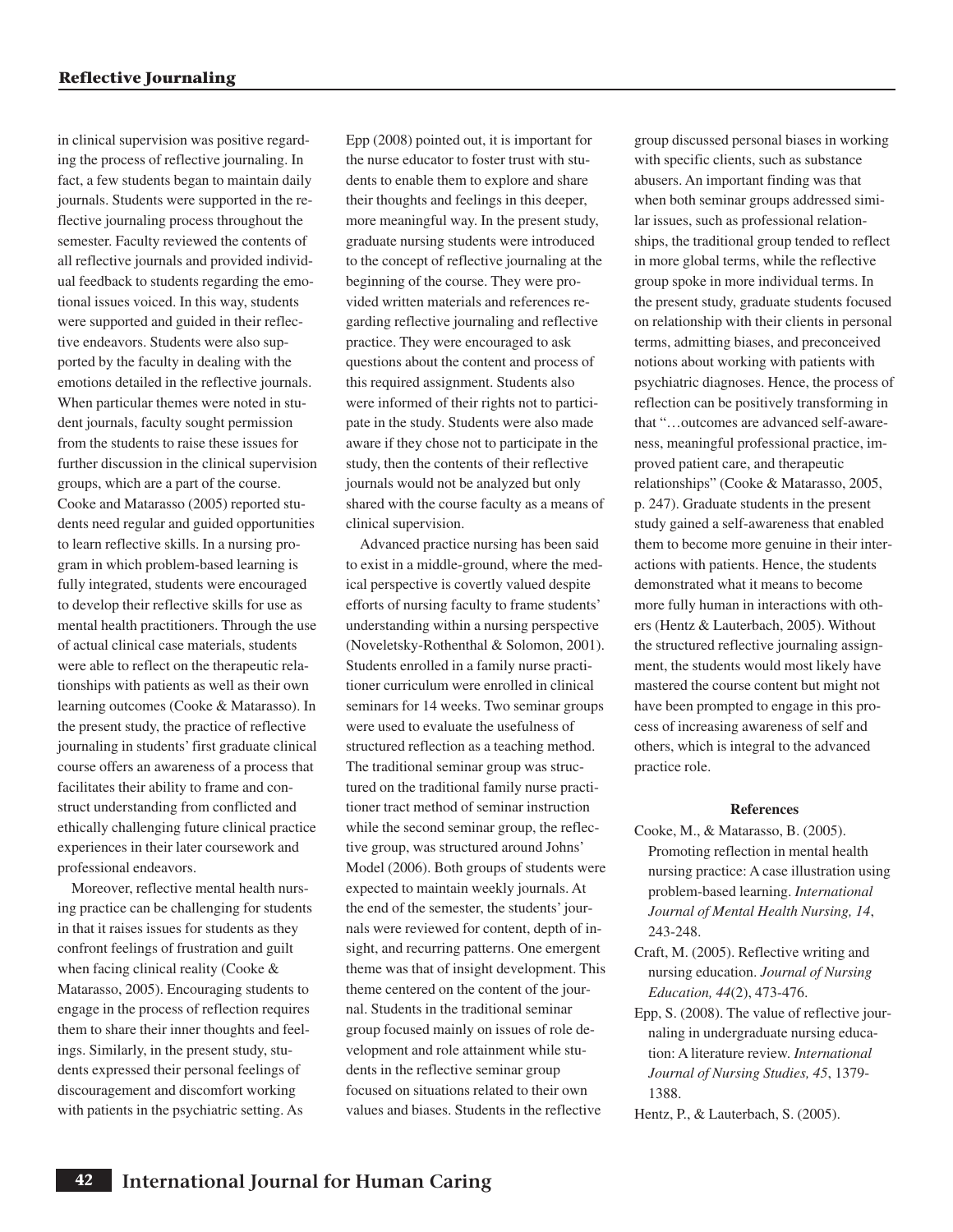Becoming self-reflective: Caring for self & others. *International Journal for Human Caring, 9*(1), 24-28.

- Johns, C. (2006). Revealing the essence of reflective practice. In C. Johns (Ed.), Engaging in reflection in practice: *A narrative approach* (pp. 3-11). Oxford, UK: Blackwell.
- Johns, C. (2004). *Becoming a reflective practitioner* (2nd ed.) (pp. 2-24). Malden, MA: Blackwell.
- Kessler, P., & Lund, C. (2004). Reflective journaling: Developing an online journal for distance education. *Nurse Educator, 29*(1), 20-24.

Lauterbach, S., & Hentz, P. (2005). Journaling to learn: A strategy in nursing education for developing the nurse as person and person as nurse. *International Journal for Human Caring, 9*(1), 29-35.

Lincoln, Y.S., & Guba. E. (1985). *Naturalistic inquiry*. Beverly Hills, CA: Sage.

Noveletsky-Rosenthal, H.T., & Solomon, K. (2001). Reflections on the use of Johns' Model of structured reflection in nurse-practitioner education. *International Journal for Human Caring, 5*(2), 21-26.

Polit, D., & Beck, C. (2007). *Nursing research: Generating and assessing evidence for nursing practice*. Philadelphia: Wolters Kluwer Lippincott Williams & Wilkins.

Ruth-Sahd, L. (2003). Reflective practice: A critical analysis of data-based studies and implications for nursing education. *Journal of Nursing Education, 42*(11), 488-497.

Sandelowski, M. (1993). Rigor or rigor mortis: The problem of rigor in qualitative research revisited. *Advances in Nursing Science, 16*(2), 1-8.

Schön, D. (1983). *The reflective practitioner: How practitioners think in action*. New York: Basic Books.

Schön, D. (1991). *The reflective practitioner* (2nd ed.). San Francisco: Jossey Bass.

Wilson, C., & Grams, K. (2007). Reflective journaling and self-care: The experience of MSN students in a course on caring. *International Journal for Human Caring, 11*(1), 16-21.

## **Author Note**

Gail B. Williams, Professor, Family Nursing Care; Margit B. Gerardi, Assistant Professor, Family Nursing Care; Sara L. Gill, Associate Professor, Family Nursing Care; and Mark D. Soucy, Clinical Assistant Professor, Family Nursing Care, The University of Texas Health Science Center at San Antonio (UTHSCSA), San Antonio, Texas. Donna H. Taliaferro, Associate Dean for Research and Professor, Goldfarb School of Nursing at Barnes-Jewish College, St. Louis, Missouri.

Correspondence concerning this article should be addressed to Gail B. Williams, PhD, RN, PMHCNS-BC, UTHSCSA, 7703 Floyd Curl Drive, San Antonio, TX 78229-3900 USA. Electronic mail may be sent via Internet to williamsg@uthscsa.edu